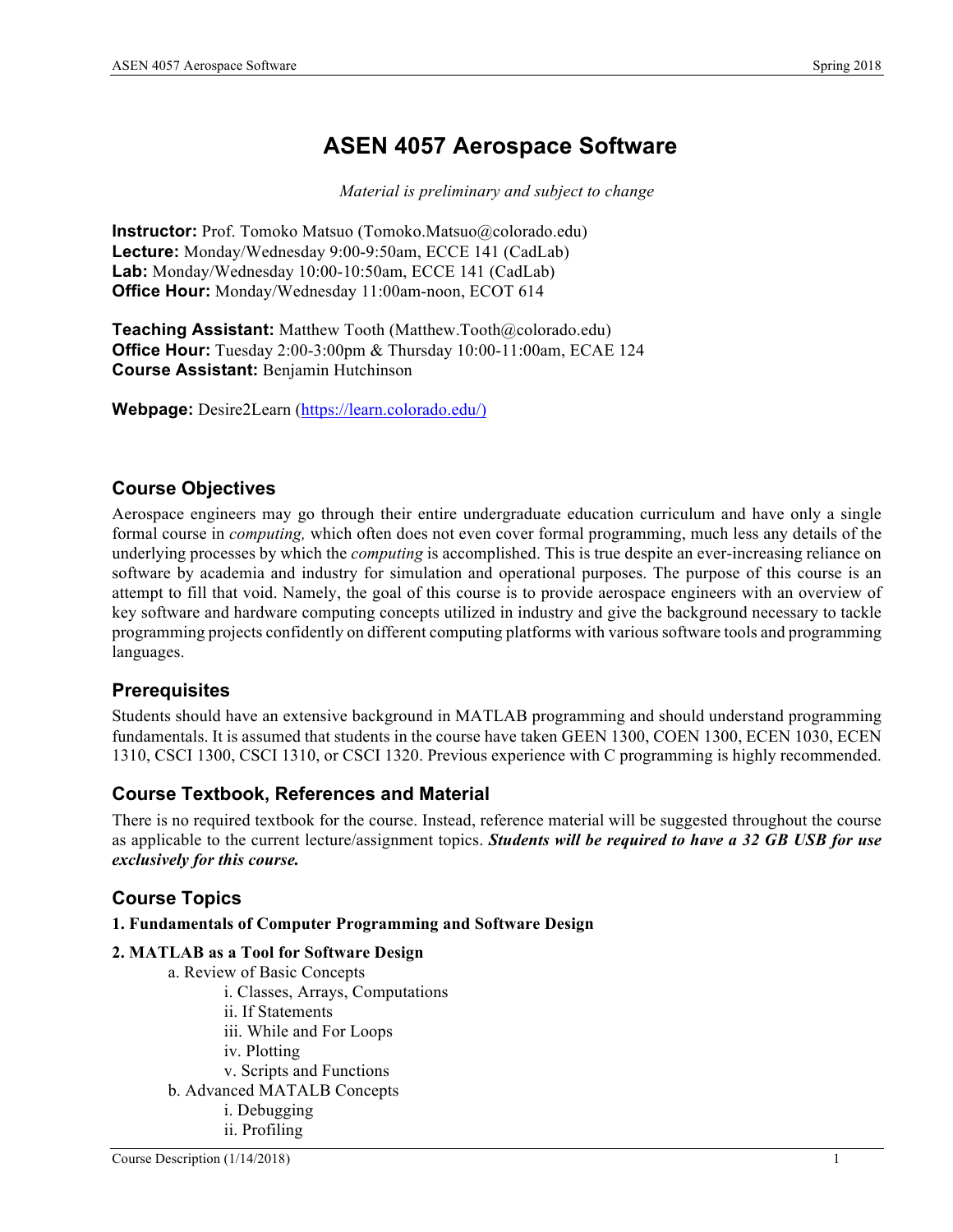- iii. Numerical Integration and Optimization
- iv. Handle Graphics
- v. GUI Development

#### **3. Moving Beyond MATLAB**

- a. Compiled Languages versus Interpreted Languages
- b. Basic Sequential Computer Architectures and Operating Systems

#### **4. Introduction to Unix/Linux**

- a. Bash and Command Line Interface
- b. Bash Programming

### **5. Version Control and Git**

#### **6. C as a Tool for Software Design**

- a. Review of Basic Concepts
- b. Pointers and Memory Management
- c. Compilation and Linking
- d. Building Programs with Make
- e. Defensive Programming and Debugging
- f. Performance and Profiling
- g. Code Optimization
- h. Scientific Libraries: BLAS and LAPACK
- i. Calling C within MATLAB with MEX Files

#### **7. Moving Beyond Sequential Computing**

- a. Introduction to Parallel Computing Architectures
- b. Parallel Computing with C and MPI
- c. Parallel Computing with C and OpenMP
- d. Parallel Computing with MATLAB's Parallel Computing Toolbox

# **Class Overview**

The course will begin with a cursory overview of computer programming and software design. The course will then proceed with an overview of MATLAB as a tool for software design, reviewing basic concepts as well as exploring advanced programming techniques including debugging, profiling, handle graphics, graphical user interfaces, and numerical integration and optimization. CU-Boulder has a full MATLAB site license for students (https://oit.colorado.edu/software-hardware/software-downloads-and-licensing/matlab).

The course will continue with a discussion of compiled languages (C, C++, FORTRAN) versus interpreted languages (MATLAB, Python) and basic sequential computer architectures and operating systems. This will set the stage for an introduction to Unix/Linux, including bash shell programming. Understanding Unix/Linux and its environment is one of the primary goals of the course. The bash shell is the main interface with that environment, providing sophisticated configuration and programming capabilities. Another main goal of this course is to show students the similarities between programming languages and to demonstrate how it is fairly easy to work in any programming language with an understanding of basis programming constructs.

From this point of the semester forward, the development environment will be the Linux operating system. A course installation will be available to be installed on your own computers via the virtualization product VirtualBox (https://www.virtualbox.org). Before moving forward to the C programming language, the concept of version control will be introduced. The open source version control system Git will be introduced for this purpose.

The course will then proceed with an overview of C as a tool for software design. The course will review basic concepts, syntax, and structure before proceeding forward and discussing advanced concepts such as building programs with Make, and defensive programming and debugging. Various software tools which can dramatically improve a programmer's efficiency as well as his or her understanding of the underlying code will be introduced.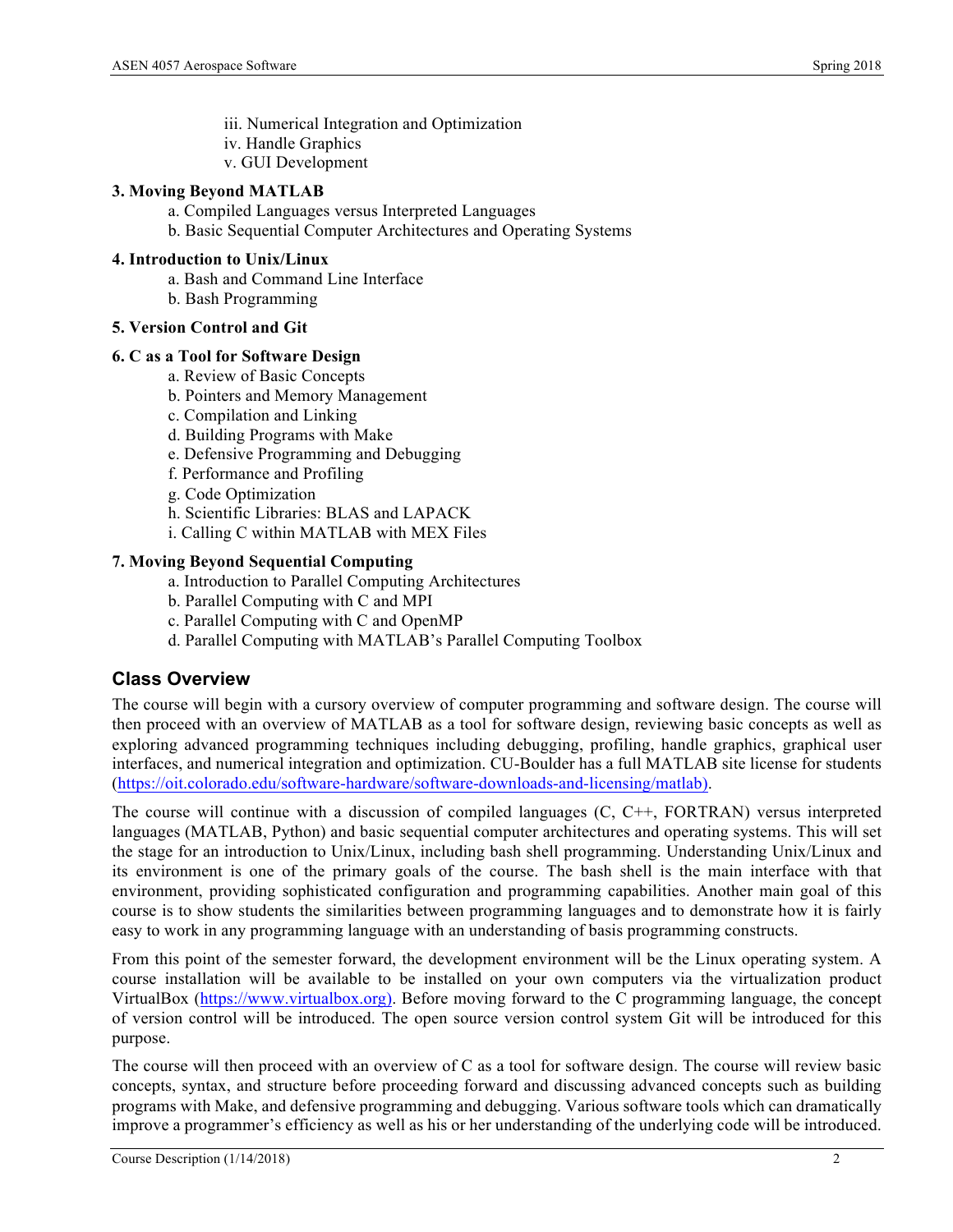These tools include debuggers, profilers, and compiler components. A number of approaches will be introduced to improve code performance including compiler and memory access optimization, and various software libraries will also be introduced to emphasize that many tools have already been exhaustively developed and should not be re-implemented by the programmer.

Finally, the course will move on to parallel computation. There is currently a massive paradigm shift away from a single hardware-processing element of ever increasing clock frequencies to parallel computational units. This is true in everything from Field Programmable Gate Arrays (FPGAs), Digital Signal Processors (DSPs), Graphics Processing Units (GPUs), to generic microprocessors such as the Intel and AMD processor lines. In order to leverage these evolving multiple hardware units effectively, much of the burden is placed on the programmer. This course will not spend any significant detail on embedded software/programming, as that is the focus on ASEN 4519/5519 – Microavionics. Nor does this course provide any instruction on the programming of applications for the popular tablet/smartphones genre - as these are not currently used for solving traditional aerospace computational problems. Although the concepts of this class could definitely be applicable and useful for such related applications.

# **Course Format**

The course will follow a blend of traditional lectures with lab/computing assignments. There will be two lectures and two lab periods per week. There will be six to eight individual quizzes throughout the semester, based on material covered in the lectures. There will be also six to eight programming assignments throughout the semester. For some of these programming assignments, you will need to work in groups, and for other assignments, you will need to work individually. For the group assignments, groups will be *randomly* determined. A midterm exam will be given in approximately the 12th week. There will be both in-class and take-home portions associated with this midterm exam. The in-class portion will test concepts, while the take-home portion will require programming. A final project will replace a final exam, and students may elect to work in pairs of their own choosing for the final project. Student assessment will be based on individual quizzes, group assignments, the individual midterm exam, and the group final project.

# **Course Grading**

30% Assignments 30% Quizzes 20% Midterm 20% Final Project

Grades will be posted to the course website on Desire2Learn. Each assignment/quiz/exam will be based on a 100 point scale and weighted accordingly.

# **Assignments Policy**

Assignments will initially be uploaded to the course website. After version control is introduced, students will employ Git to turn in assignments. Students should make an effort to turn in assignments that are organized with a professional appearance. Proper documentation and commenting should be employed to explain programming and software concepts employed. Neatness, clarity, and completeness count. *Late assignments will have a 10% deduction immediately, and an additional 5% deduction will be applied for each hour the assignment is late. No assignments will be accepted 18 hours after the original due date.* Students will work individually or in *randomly* assigned groups for each programming assignment. Collaboration is permitted, even between groups. Students may discuss basic concepts related to the programming assignments, but students are **NOT** free to copy another student's assignment (except, of course, if the other student is a group member). *Students who are caught copying (or providing his or her assignment to another) will receive an "F" for the course and reported to the Dean's office for further punitive action.*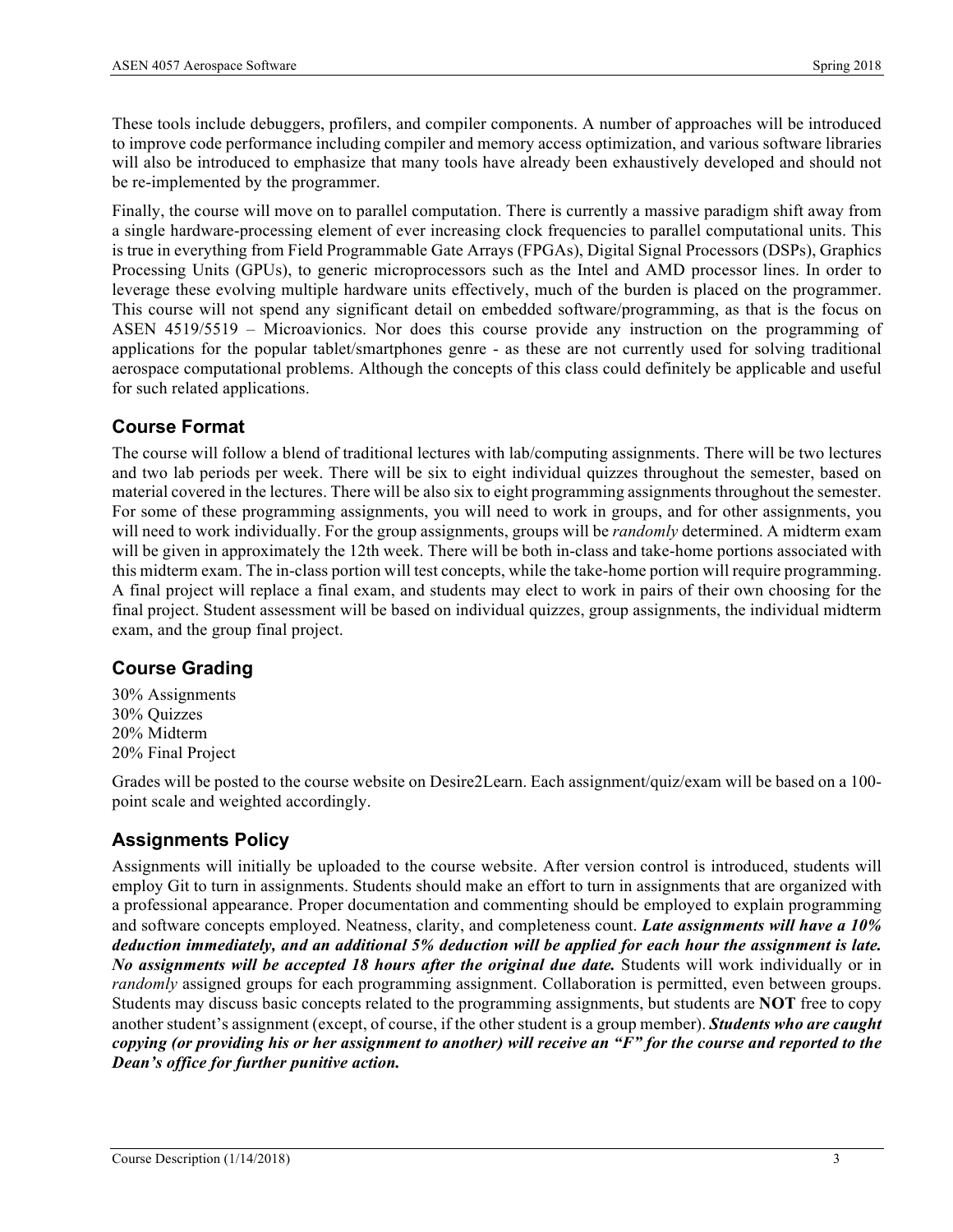# **Quizzes Policy**

Quizzes will take place at the beginning of class, and no make-up quizzes will be allowed. The lowest quiz grade will be dropped in computing the average to account for any missed quizzes. Quizzes will be announced approximately one week in advance. Quizzes will be closed book, and collaboration on the quizzes will not be tolerated. *Students who are caught in these activities will receive an "F" for the course and reported to the Dean's office for further punitive action.*

### **Examination Policy**

The midterm examination will cover all material in the course including lecture, discussions, assignments, and quizzes. There will be two portions to the midterm exam, an in-class portion and a take-home portion. The inclass portion will cover concepts and be closed book. It will be very similar in style to the quizzes, and collaboration will not be tolerated. The take-home portion will require programming and be open book. Students may use class notes, homework solutions, and any additional material included on the course website for this portion of the exam. Students may not, however, consult with classmates or reference code from external sources. Submissions will be compared with submissions from other classmates as well as an online repository to ensure this policy is followed. *Students who are caught consulting with classmates or referencing external sources will receive an "F" for the course and reported to the Dean's office for further punitive action*.

### **Final Project**

A final project will replace a final exam and will be assigned toward the end of the semester. The final project will consist of improving performance of an existing serial code and parallelization. Students may work in pairs of their own choosing for the final project.

# **Disabilities**

If you qualify for accommodations because of a disability, please submit a letter to me from Disability Services in a timely manner so that your needs may be addressed. Disability Services determines accommodations based on documented disabilities. Contact: 303-492-8671, Willard 322 or http://www.Colorado.EDU/disabilityservices

# **Religious Observances**

Campus policy regarding religious observances requires that faculty make every effort to reasonably and fairly deal with all students who, because of religious obligations, have conflicts with scheduled exams, assignments or required attendance. In this class, all dates for exams, assignments and presentations are fixed in the course schedule. Please review the course schedule and let me know if certain dates conflict with your religious obligations. See policy details at http://www.colorado.edu/policies/fac\_relig.html

# **Classroom Behavior**

Students and faculty each have responsibility for maintaining an appropriate learning environment. Students who fail to adhere to behavioral standards may be subject to discipline. Faculty have the professional responsibility to treat students with understanding, dignity and respect, to guide classroom discussion and to set reasonable limits on the manner in which students express opinions. See policies at https://www.colorado.edu/policies/studentclassroom-and-course-related-behavior and at https://www.colorado.edu/osccr/honor-code

# **Academic Honor Code**

As a student at the University of Colorado you are bound by an academic code of honor. The purpose of an Honor Code at the University of Colorado at Boulder is to secure an environment where academic integrity, and the resulting behavior, can flourish. The Honor Code recognizes the importance of honesty, trust, fairness, respect, and responsibility and wishes these principles to be a defining part of the CU-Boulder campus. The Honor Code allows all students to have responsibility for, and the ability to attain, appropriate recognition for their academic and personal achievements. A student-run Honor Code is necessary because research indicates that these institutions are highly successful in alleviating indiscretions and promoting an academically honorable